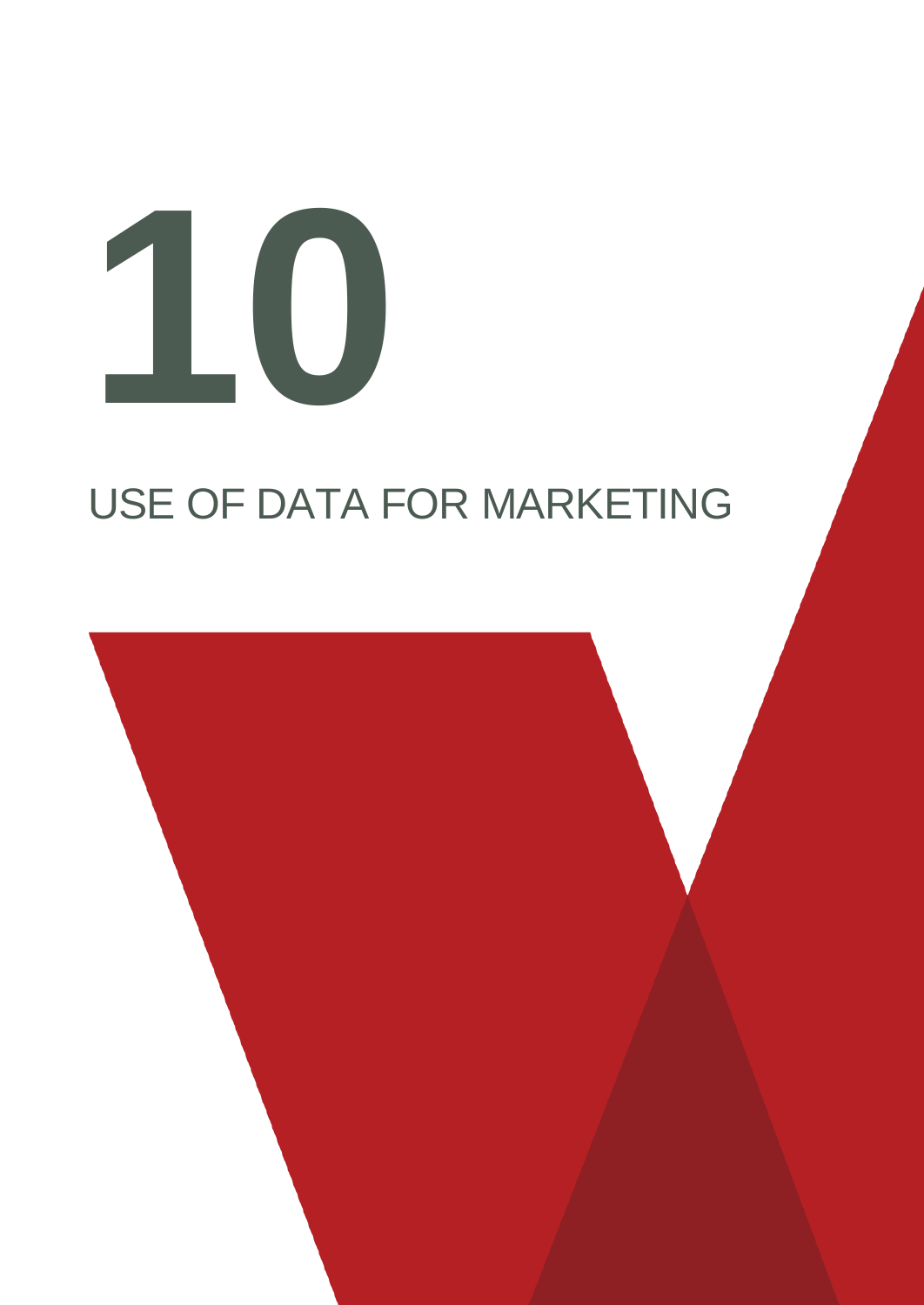## **Background**

In considering complaints under these rules, the ASA will have regard to Regulation (EU) 2016/679 (the General Data Protection Regulation, "GDPR") and the Data Protection Act 2018 in the case of personal data, and the Privacy and Electronic Communications (EC Directive) Regulations 2003 in the case of activities relating to electronic communications. Marketers must comply with this legislation and guidance is available from the Information Commissioner's Office. Although the legislation has a wide application, these rules relate only to data used for direct marketing purposes. The rules should be observed in conjunction with the legislation, and do not replace it: in the event of doubt, marketers are urged to seek legal advice.

Responsibility for complying with the rules on the use of personal data rests primarily with marketers who are controllers of personal data. Others involved in sending marketing communications (for example, agencies or service suppliers) also have a responsibility to comply.

These rules do not seek to cover all circumstances. Other narrow grounds for processing or limited exemptions set out in the GDPR may be available to marketers, but if a marketer wishes to rely on them it would need to be able readily to explain how they are applicable.

# **Definitions**

"Consent" is any freely given, specific, informed and unambiguous indication of a consumer's wishes by which he or she, by a statement or by a clear affirmative action, signifies agreement to the processing of personal data relating to him or her.

A "controller" is any person or organisation that, alone or jointly with others, determines the purposes and means of the processing of personal data;

"Electronic mail" in this section encompasses text, voice, sounds or image message, including e-mail, Short Message Service (SMS), Multimedia Messaging Service (MMS).

"Personal data" is any information relating to an identified or identifiable natural person; an identifiable natural person is one who can be identified, directly or indirectly, in particular by reference to an identifier such as a name, an identification number, location data, an online identifier or to one or more factors specific to the physical, physiological, genetic, mental, economic, cultural or social identity of that natural person.

A "preference service" is a service that, to reduce unsolicited contact, enables consumers and businesses to have their names and contact details in the UK removed from or added to lists that are used by the direct marketing industry.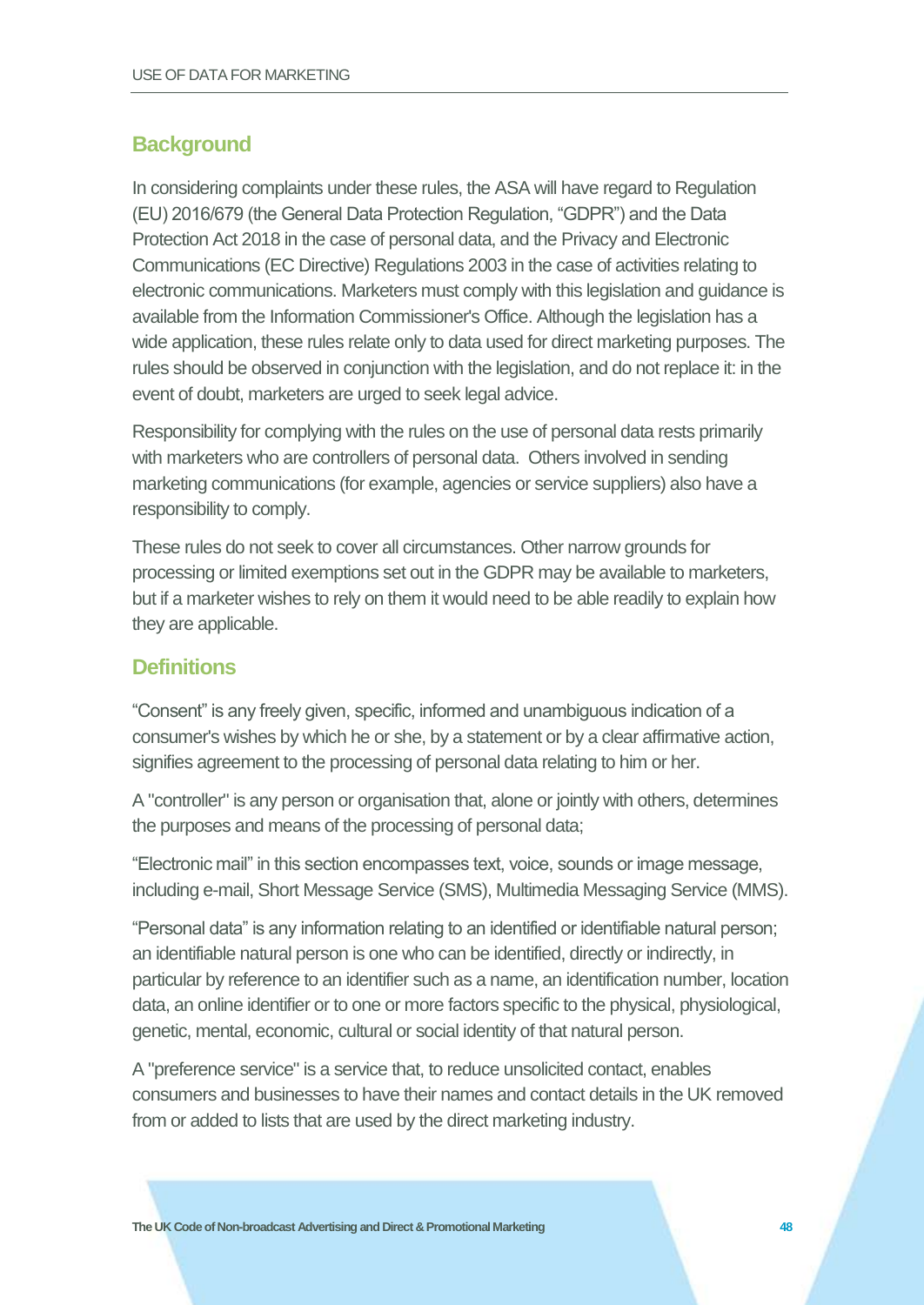"Special categories" of personal data means: personal data revealing racial or ethnic origin, political opinions, religious or philosophical beliefs, or trade union membership; and genetic data, biometric data for the purpose of uniquely identifying a natural person, data concerning health or data concerning a natural person's sex life or sexual orientation.

(See also CAP Help Notes o[n Mobile Marketing](http://www.cap.org.uk/Advice-Training-on-the-rules/Help-Notes/Mobile-marketing.aspx) and [Viral Marketing.](http://www.cap.org.uk/Advice-Training-on-the-rules/Help-Notes/Advertising-Virals.aspx))

## **Rules**

- 10.1 Marketers must not make persistent and unwanted marketing communications by telephone, fax, mail, e-mail or other remote media.
- 10.2 At the time of collecting consumers' personal data from them, marketers must provide consumers with the following information (in, for example, a privacy notice), unless the consumer already has it:
	- 10.2.1 the identity and the contact details of the marketer or the marketer's representative
	- 10.2.2 the contact details of the data protection officer of the marketer, where applicable
	- 10.2.3 the purposes for which the collection of the personal data are intended and the legal basis for collection
	- 10.2.4 the legitimate interests of the marketer or third party, where processing is based on these interests (see rule 10.5)
	- 10.2.5 the recipients or categories of recipients of the personal data, if any
	- 10.2.6 where applicable, that the marketer intends to transfer personal data to a recipient in a third country or international organisation. If so, marketers must refer to the existence or absence of an adequacy decision by the European Commission, or to the appropriate or suitable safeguards or binding corporate rules referred to in Article 46 or 47 of the GDPR, or to the compelling legitimate interests under the second subparagraph of Article 49(1) GDPR, and the means to obtain a copy of the transfer mechanisms relied on or where they have been made available
	- 10.2.7 the period for which the personal data will be stored, or if that is not possible, the criteria used to determine that period
	- 10.2.8 the existence of the right to request from the marketer access to and rectification or erasure of personal data or restriction of processing concerning the consumer or to object to processing as well as the right to

**The UK Code of Non-broadcast Advertising and Direct & Promotional Marketing 49**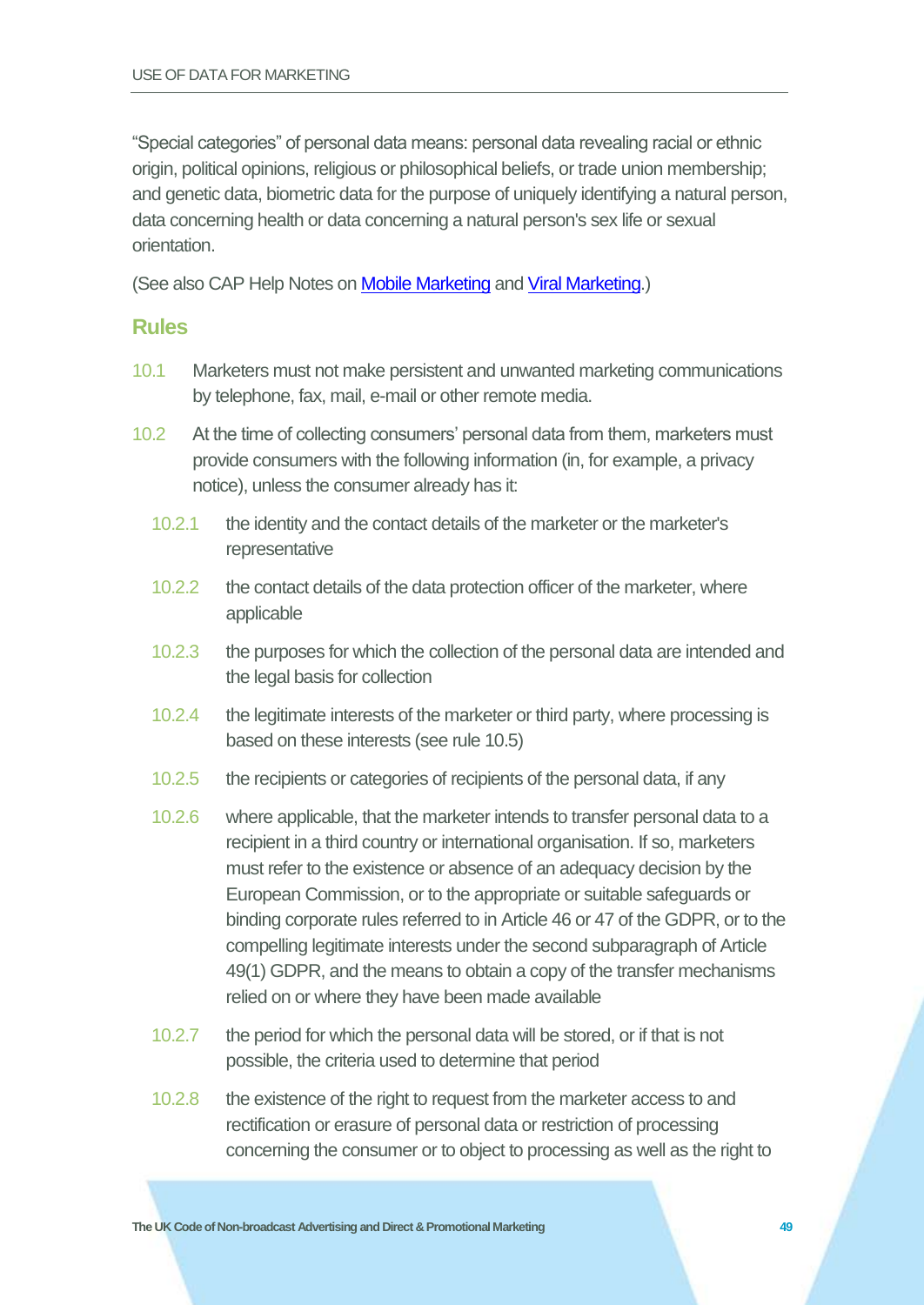data portability

- 10.2.9 if relying on consent as the legal basis, the existence of the right to withdraw consent at any time, without affecting the lawfulness of processing based on consent before its withdrawal
- 10.2.10 the right to lodge a complaint with a data protection supervisory authority
- 10.2.11 whether the provision of personal data is a statutory or contractual requirement, or a requirement necessary to enter into a contract, as well as whether the consumer is obliged to provide the personal data and of the possible consequences of failure to provide such data
- 10.2.12 the existence of automated decision-making, including profiling producing legal or similarly significant effects on consumers, referred to in Article 22(1) and (4) of the GDPR and, at least in those cases, meaningful information about the logic involved, as well as the significance and the envisaged consequences of such processing for the consumer.
- 10.3 Where marketers have obtained consumers' personal data from other sources (for example, third party list providers), they must provide consumers with the information listed in rule 10.2 (in, for example, a privacy notice), unless the consumer already has it, in compliance with at least one of these three options: (i) within a reasonable period, at the latest within one month after obtaining the personal data; or (ii) if the data are to be used for communication with the consumer, at the latest at the time of the first communication with the consumer; or (iii) where a disclosure to another recipient is envisaged, no later when the personal data is first disclosed. In such cases, marketers must also provide, within the same timeframes, information on the categories of personal data concerned, the source from which the personal information originates, and if applicable, whether it came from publicly accessible sources but a marketer does not need to provide the information in rule 10.2.11 above.
- 10.4 In all cases where marketers intend to further process personal data for a purpose other than that for which it was obtained and referred to (for example, in the original privacy notice), they must ensure that the new purpose is not incompatible with the original purpose, and provide consumers with information (in, for example, a further privacy notice) on that other purpose before processing it.
- 10.5 Marketers must either obtain prior consent (see Definitions) from consumers before processing their personal data to send marketing communications, or be in a position to demonstrate that the processing is necessary for the purposes of their or a third party's legitimate interests. The legitimate interests provision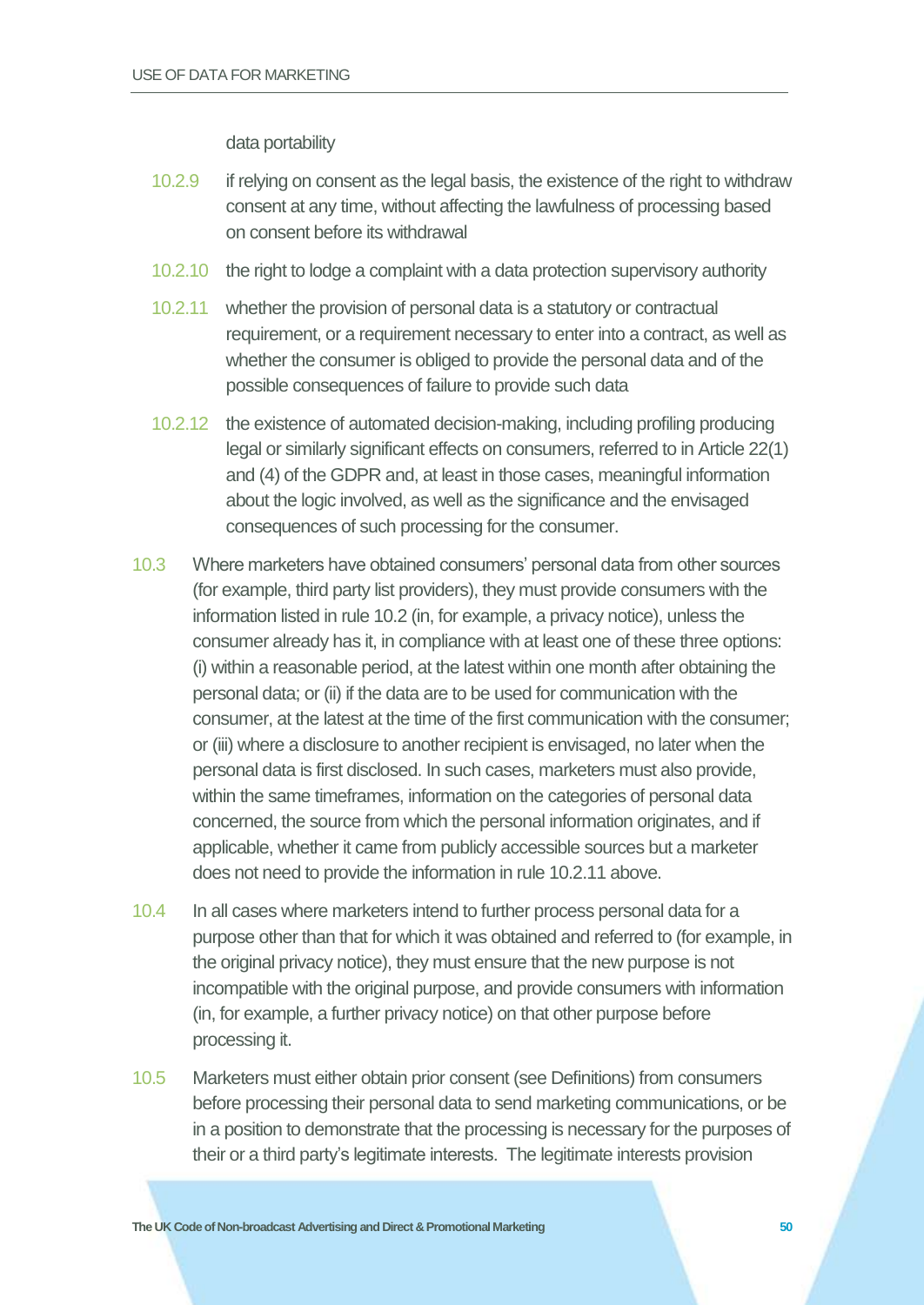does not apply where such interests are overridden by the interests or fundamental rights and freedoms of the consumer which require protection of personal data, in particular where the consumer is a child; and it does not provide a basis for processing personal data to send marketing communications by electronic mail (although, see rule 10.6 below).

- 10.6 Marketers must have obtained consent before using contact details to send marketing communications to consumers by electronic mail, unless (i) the communications are for the marketer's similar products and services, (ii) the contact details have been obtained during, or in negotiations for, a sale; and (iii) marketers tell those consumers that they may opt out of receiving future marketing communications, both when they collect their contact details and on every subsequent occasion they send marketing communications to them. Marketers must give consumers a simple means to opt out. Certain organisations cannot rely on this exception from consent – charities, political parties and not-for-profits where there is no sale or negotiation for a sale. This rule does not apply where the consumer is a corporate subscriber: see rule 10.14 below.
- 10.7 Marketing communications sent by electronic mail (but not those sent by Bluetooth technology) must contain the marketer's full name (or, in the case of SMS messages, a recognisable abbreviation) and a valid address; for example, an e-mail address or a SMS short code to which recipients can send opt-out requests.
- 10.8 Fax and non-live-sound automated-call marketing communications must contain the marketer's full name and a valid address or freephone number to which recipients can send opt-out requests.
- 10.9 Marketers must obtain explicit consent before processing special categories (see Definitions) of personal data, unless the data has already manifestly been made public by the consumer and the use of it was fair and within the reasonable expectations of the consumer.
- 10.10 Consumers are entitled to have their personal data suppressed so that they do not receive marketing. Marketers must ensure that, before use, databases have been run against relevant suppression files within a suitable period. Marketers must hold limited information, for suppression purposes only, to ensure that no other marketing communications are sent to those consumers as a result of information about those consumers being reobtained through a third party.
- 10.11 Marketers must do everything reasonable to ensure that anyone who has been notified to them as dead is not contacted again and the notifier is referred to the